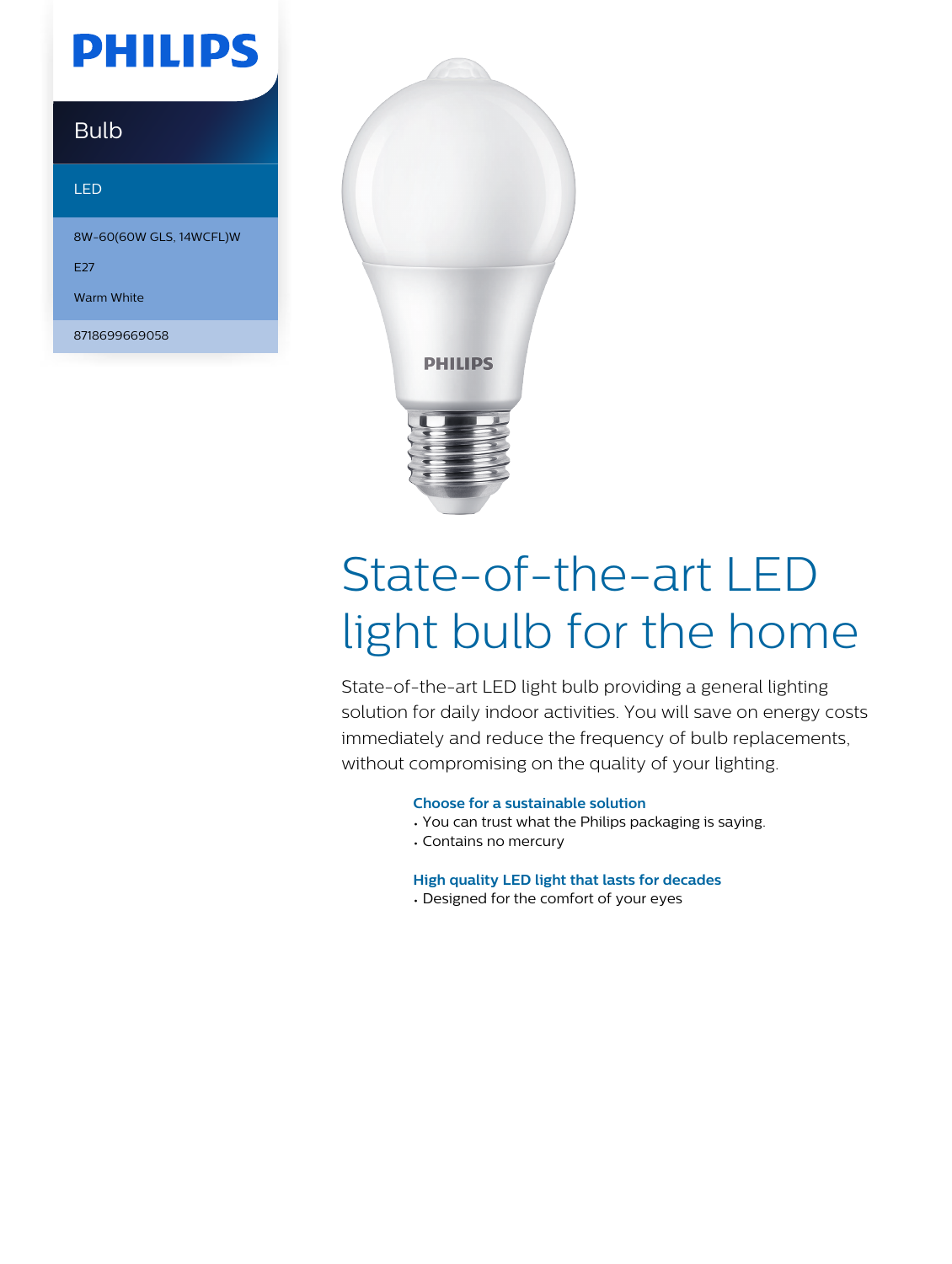#### 8718699669058

### **Highlights**

#### **No UV or IR**

The beam of light is free of infra-red meaning no heat is radiated, and no ultra-violet light means that fabric and items under this light won on t fade.

#### **Contains no mercury Designed for the comfort of your eyes**



It's easy to see how harsh lighting can strain the eyes. Too bright, and you get glare. Too soft and you experience flicker. Now you can gently light up your world with LEDs designed to go easy on the eyes, and create the perfect ambience for your home.

### Specifications

#### **Bulb characteristics**

- Dimmable: No
- Intended use: Indoor
- Lamp shape: Non directional bulb
- Socket: E27
- Technology: LED
- Type of glass: Frosted

#### **Bulb dimensions**

- Height: 12.2 cm
- Weight: 0.081 kg
- Width: 6.25 cm

#### **Durability**

- Average life (at 2.7 hrs/day): 15 year(s)
- Lumen maintenance factor: 70%
- Nominal lifetime: 15,000 hour(s)
- Number of switch cycles: 50,000

#### **Light characteristics**

- Beam angle: 280 degree(s)
- Color consistency: 6 SDCM
- Color rendering index (CRI): 80
- Color temperature: 3000 K
- Light Color Category: White
- Nominal luminous flux: 806 lumen
- Starting time: <0.5 s
- Warm-up time to 60% light: Instant full light

#### **Miscellaneous**

• EyeComfort: Yes

#### **Other characteristics**

- Lamp current: 78 mA
- Efficacy: 100 lm/W

#### **Packaging information**

- EAN: 8718699669058
- EOC: 871869966905800
- Product title: LED Sensor 8-60W A60 E27 WH FR ND 1PF/6

#### **Power consumption**

- Power factor: 0.5
- Voltage: 220-240 V
- Wattage: 8 W
- Wattage equivalent: 60 W

#### **Product dimensions & weight**

• Length: 12.2 cm

#### **Rated values**

- Rated beam angle: 280 degree(s)
- Rated lifetime: 15,000 hour(s)
- Rated luminous flux: 806 lumen
- Rated power: 8 W

#### **Technical specifications**

• Frequency: 50-60 Hz